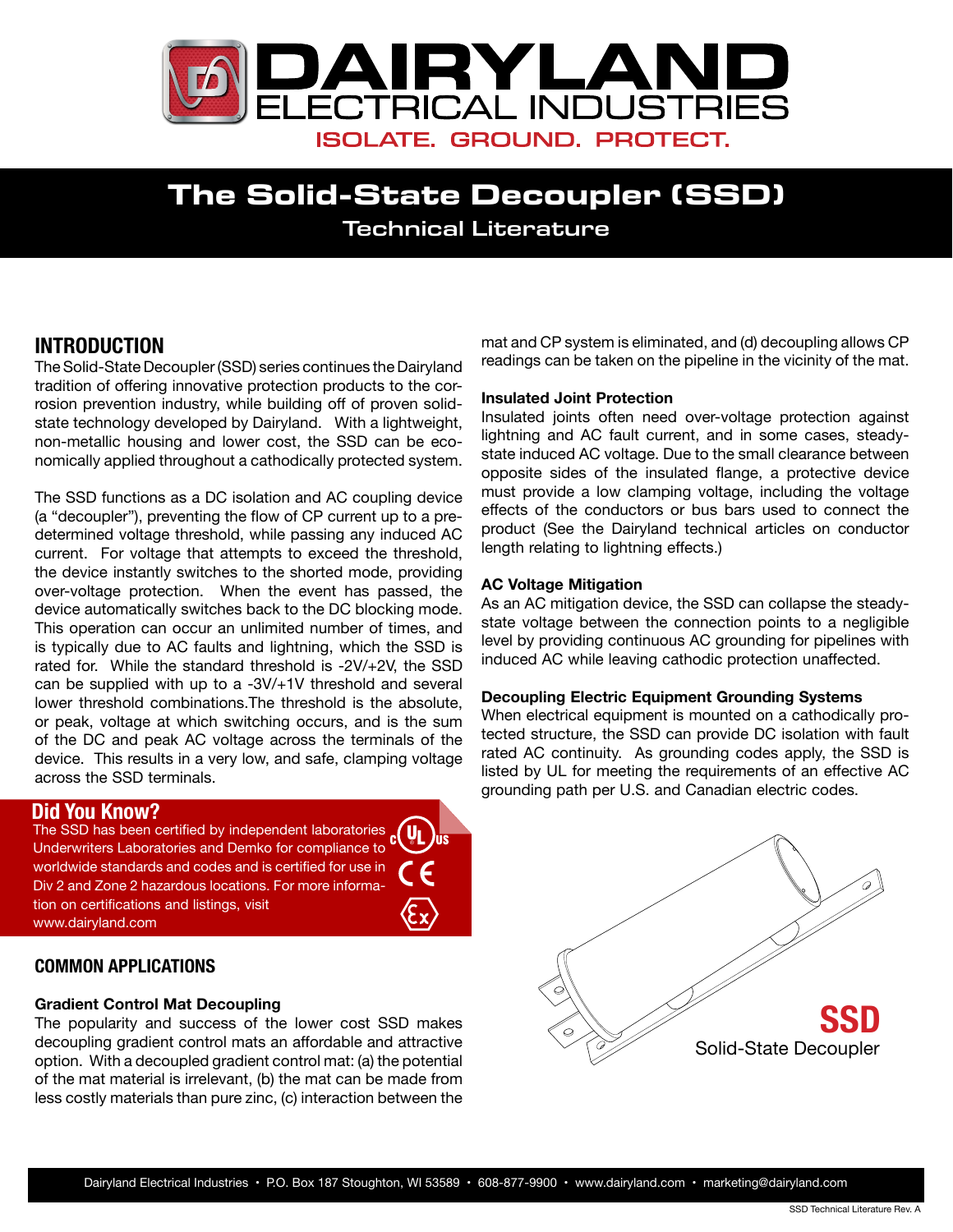## **PRODUCT OVERVIEW**

#### **Blocking Voltage**

At a voltage below the blocking voltage selected, the SSD blocks the flow of DC current and allows AC current to pass. At a voltage above the blocking voltage selected, the SSD is a bi-directional conducting device that readily allows all current to flow, thereby limiting the voltage on the structure.

The standard blocking voltage of -2/+2 is usually adequate for most applications, since the voltage difference between the two connected points is usually much less than 2V. For example, an insulated joint on a cathodically protected pipeline either has cathodic protection on both sides of the joint, leaving the voltage difference near zero, or one side has CP and the other is unprotected, with a typical difference of about 1V.

For cases where a higher blocking voltage is needed, the model with a -3/+1 threshold is usually adequate. In the model number structure the polarity signs are not shown, but the polarity described above is implied. Polarity marks (+ and -) are provided on the SSD.

Additional blocking threshold options are available. Contact Dairyland.

#### **DC Leakage Current versus Blocking Voltage**

The DC leakage current at the maximum blocking voltage for any SSD model is normally less than 10 milliamperes at 20°C and less than 100 milliamperes at 65°C. With normal cathodic protection voltage across the SSD, the leakage current is typically well under 1 milliampere under either temperature condition, a value that is insignificant to a cathodic protection system.

#### **Steady-State AC Current Rating**

This value represents the maximum allowable steady-state AC through the SSD while the device is blocking DC current. The source of this current would be induced from overhead power lines. Measure or otherwise determine the available steady-state current in this intended connection and compare to the SSD rating of 45A AC-rms at 50/60 Hz, leaving margin for varying system conditions. For more information on steadystate current view our web article: [Measuring Steady-State AC](http://www.dairyland.com/tech-blog/19-technical-articles/38-measuring-induced-ac)  **[Current](http://www.dairyland.com/tech-blog/19-technical-articles/38-measuring-induced-ac)** 

#### **AC Fault Current Rating**

There are applications where an over-voltage protective device may be subject to fault current, even though no induced AC voltage is present. For this reason the SSD was designed to have AC fault current carrying capability. The SSD will limit the voltage between its connection points to less than 10 volts AC under the maximum fault current ratings listed in the following table. The ratings are amperes rms symmetrical.

Select an SSD fault current rating that encompasses the fault current available. For more information on sizing for available fault current, view our web article: [Determining AC Fault](http://www.dairyland.com/tech-blog/19-technical-articles/39-determining-ac-fault-current) [Current](http://www.dairyland.com/tech-blog/19-technical-articles/39-determining-ac-fault-current).

## **AC Fault Current Ratings (Amps AC-RMS Symmetrical 50/60Hz)**

| <b>Cycles</b> | <b>1.2kA</b> | 2kA  | 3.7kA | 5kA  |
|---------------|--------------|------|-------|------|
|               | 2100         | 5300 | 6500  | 8800 |
| 3             | 1600         | 4500 | 5000  | 6800 |
| 10            | 1400         | 3700 | 4200  | 5700 |
| 30            | 1200         | 2000 | 3700  | 5000 |

#### **Lightning Surge Current Rating**

The lightning surge current rating should not be confused with the AC fault current rating. Lightning has a very different waveform, with a faster rise time, a shorter duration, and much less energy than an AC current waveform of the same peak current. Lightning current ratings are established by subjecting the over-voltage protective device to representative lightning current in a high power test laboratory. The waveforms most commonly used are the 8 x 20 microsecond waveform and the 4 x 10 microsecond waveform. The first number represents the time it takes the lightning surge to reach its crest value and the second number represents the time it takes for the current to decrease to 1/2 its crest value. The SSD was tested with a 4x10 waveform.

| <b>Lightning Surge Current Rating</b> |             |  |  |  |
|---------------------------------------|-------------|--|--|--|
| <b>Model</b>                          | Rating      |  |  |  |
| 1.2kA                                 | 75kA Crest  |  |  |  |
| 2kA                                   | 100kA Crest |  |  |  |
| 3.7kA                                 | 100kA Crest |  |  |  |
| 5kA                                   | 100kA Crest |  |  |  |

### **Keep the Conductors Short!**

The SSD is designed to keep the voltage between the device terminals to a limited value. During lightning conditions, a more important factor than the SSD voltage clamping capability is the voltage developed in the conductors or bus used to attach the device. Use low inductance bus bars or conductors ideally less than 6 inches (150 mm) long for best results. More information on conductor length is available at www.dairyland.com.

#### **Terminal Arrangement**

The SSD comes standard with terminals arranged perpendicular to the mounting bracket and is designated by a "-R" at the end of the model number. As an option, the SSD is also available with terminals parallel to the mounting bracket for installation with pin brazed studs and the hex coupling nut. This option is chosen by leaving the the "-R" off the catalog number. Refer to the SSD outline drawings for more information.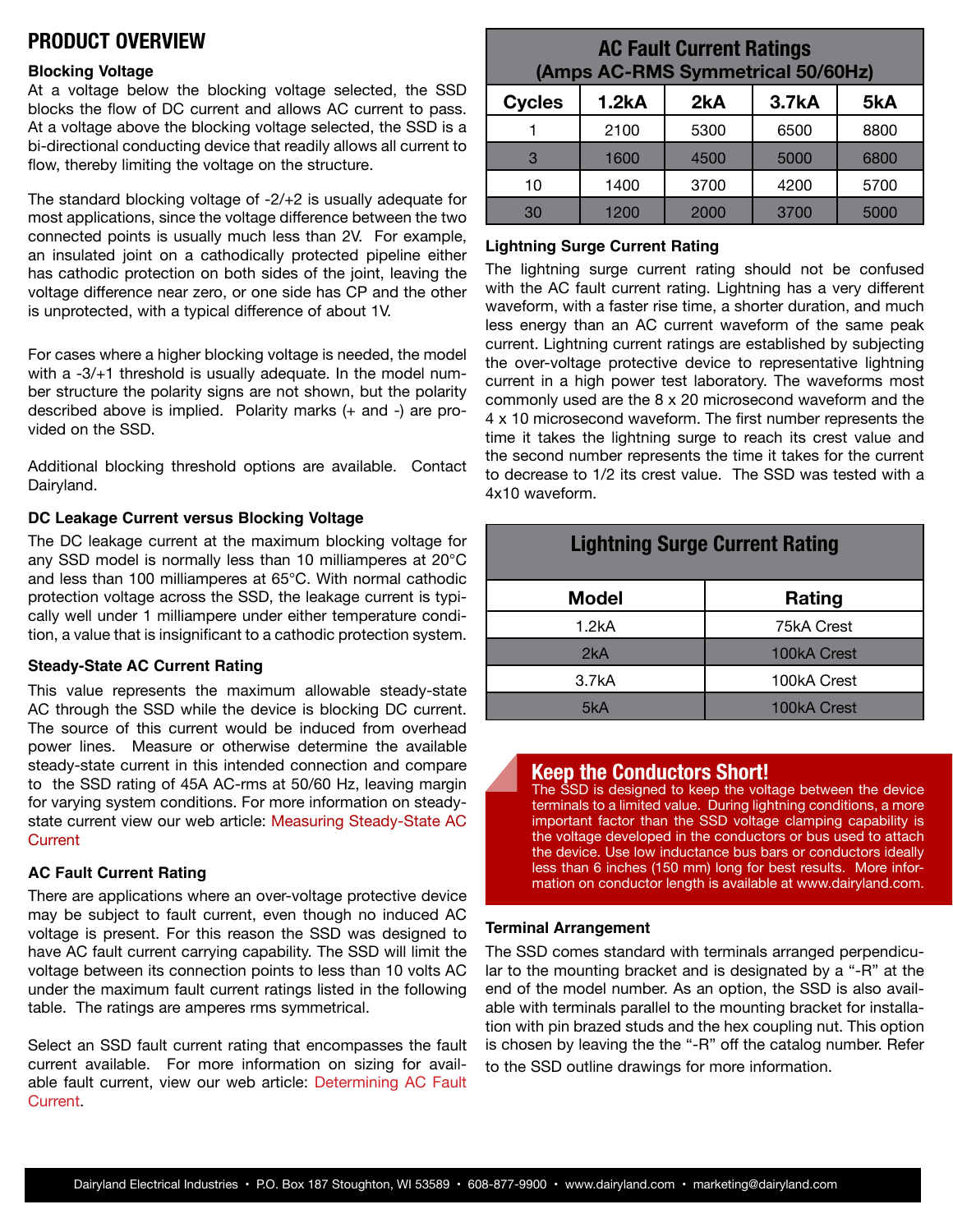#### **ORDERING INSTRUCTIONS**



*NOTE: The EAC version is a separate product from standard models, with a Cyrillic nameplate and instruction manual, and references GOST standards only. To purchase, order model with "EAC" suffix. See separate Russian/English EAC manual.*

#### **FEATURES AND CERTIFICATIONS**

#### **Certifications**

The SSD is Underwriters Laboratories (UL) listed for use in hazardous locations in accordance with NFPA 70, (U.S. National Electrical Code) Articles 500-505 for Class I, Div. 2, Groups A, B, C, and D, per ANSI/ISA 12.12.01-2011. The SSD is also C-UL listed to the above classifications per Canadian Code C22.2 No. 213-M1987 (R2008). The listing is valid for ambient temperatures of -45ºC to +65°C. Protection from over-voltage due to lightning complies with the pertinent requirements of ANSI C62.11.

The SSD is also UL listed as meeting the requirements of an effective grounding path as defined in NFPA 70 Article 250.2, 250.4(A)(5), and as suitable for the isolation of objectionable DC current from cathodically protected systems to ground as defined in Article 250.6(E). Similarly, it is C-UL listed for meeting the effective grounding path requirements of the Canadian Electrical Code C22.1-12, Section 10-500, and isolation of objectionable DC current per Section 10-806.

The SSD has been certified to ATEX Directive 94/9/EC and IECEx requirements for use in Zone 2, Group IIC hazardous locations by UL/DEMKO to: EN 60079-0:2012, EN 60079- 15:2010, IEC 60079-0: 6th Ed, IEC 60079-15: 4th Ed.

The EAC version of the SSD, available by ordering a SSD model with an "-EAC" suffix, is certified to the EAC requirements of the Customs Union (Russia, Kazakhstan, etc) for use in Zone Class 2, Group IIC hazardous locations by NANIO-CCVE to: GOST R IEC 60079-15-2010, GOST R IEC 60079-0-2011.

#### **Solid-State Design**

The SSD uses proven solid-state components which have an instantaneous response with respect to voltage, thereby initiating voltage clamping immediately when the voltage attempts to exceed the blocking level selected.

#### **Fail-Safe**

An important safety feature of the SSD is that if subject to AC fault current or lightning surge current such that failure occurs, failure will occur in the shorted mode. In the shorted mode, the SSD will carry rated fault current or lightning surge current and still provide an effective grounding (or conducting) path.

#### **Field Testing/Maintenance**

The SSD can be field tested with an AC/DC multimeter and clamp-on AC ammeter. Testing procedures are included in the installation instructions. The SSD is completely maintenancefree.

#### **Enclosure**

The SSD is packaged in a molded, non-metallic enclosure which is rated IP68 (to 2m depth) and is suitable for indoor or outdoor use, in submersible and non-submersible applications. See the SSD outline drawings for dimensions.

#### **Polarity/Electrical Connection**

The terminals of the SSD are marked for polarity. The negative terminal should connect to the more negative structure, or the structure with the cathodic protection applied, while the positive terminal should connect to the grounded or more positive structure.

#### **Number of Operations**

The number of times that the SSD can be subject to its rated lightning or AC fault current rating is virtually unlimited, provided the operations are not immediately repetitive.

#### **Energy Requirements**

None. The device is totally passive.

#### **Ambient Operating Temperature**

 $-45^\circ$  C to  $+65^\circ$  C

## **MOUNTING OPTIONS**

#### **Mounting of SSD**

The SSD will be supplied with the bracket shown in the outline drawings for general use mounting. This bracket will not be provided if the SSD is ordered with one of the flange mounting kits as it will not be needed.

#### **Mounting Accessories**

Numerous mounting accessories are available from Dairyland to aid in the proper installation of the SSD. Detailed accessory information, including complete installation instructions are [a](http://www.dairyland.com/accessories)vailable on the Dairyland website here: [Dairyland Accessories.](http://www.dairyland.com/accessories)

#### **Specific Installation Guidance**

The Dairyland website contains detailed information on the installation methods specific to a given application. For wiring diagrams and/or application guidance, see [Dairyland](http://www.dairyland.com/applications) [Applications.](http://www.dairyland.com/applications)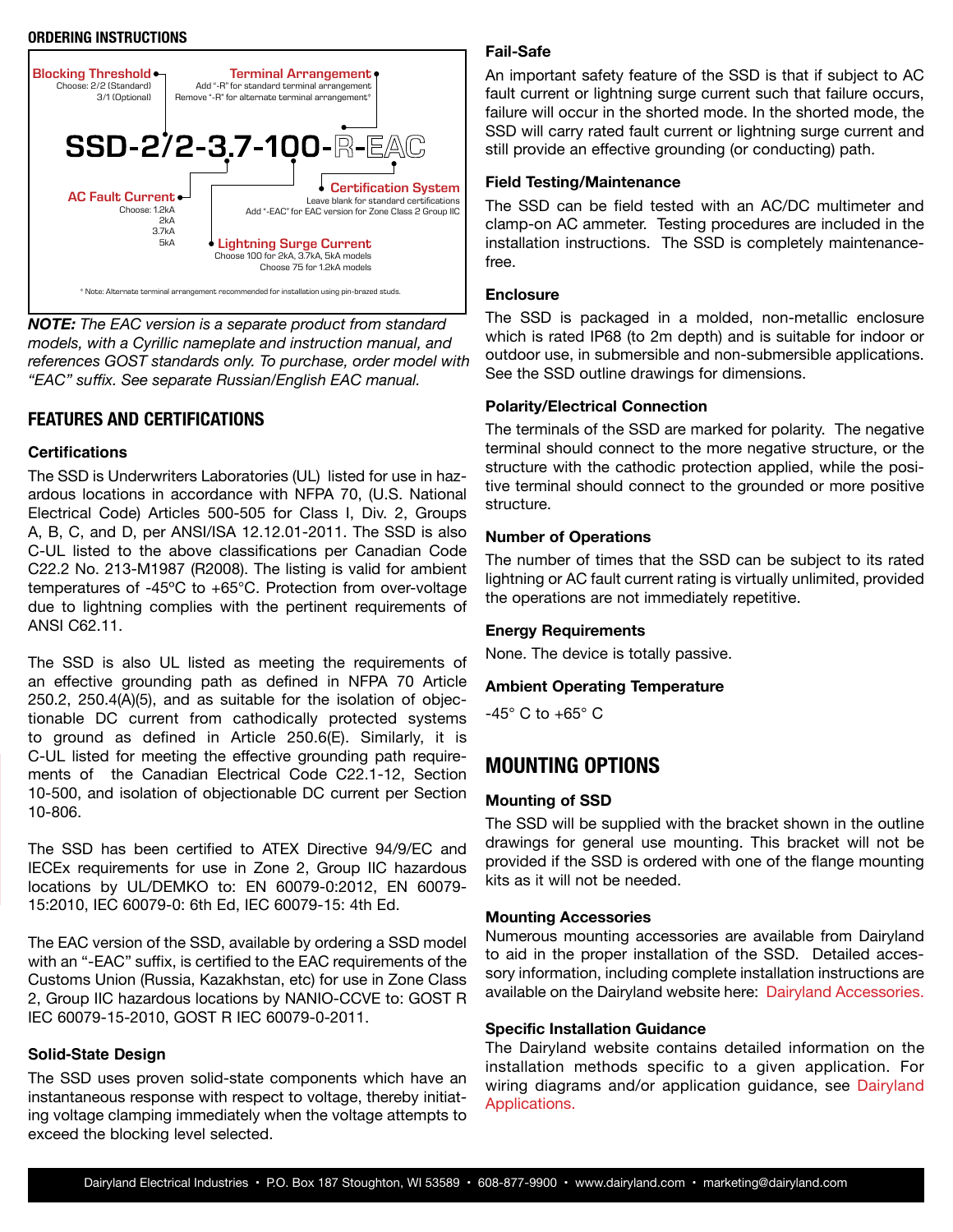





NOTE: Applies to all SSD models with standard terminal arrangement (-R model numbers)

| <b>DESCRIPTION</b>                                       |  |                    |  |          |                      |  |
|----------------------------------------------------------|--|--------------------|--|----------|----------------------|--|
| SSD Outline Drawing - All Models with Standard Terminals |  |                    |  |          |                      |  |
| DOCUMENT #   REV   DATE DRAWN                            |  |                    |  | DWG SIZE | <b>DATE APPROVAL</b> |  |
| 100074                                                   |  | $ 2015 - 04 - 08 $ |  | В        | 2015-04-10           |  |
| SCALE 1:2   DRAWN: $JPW$   SHEET: 1 OF 1                 |  |                    |  |          | DWG APPROVAL: HNT    |  |